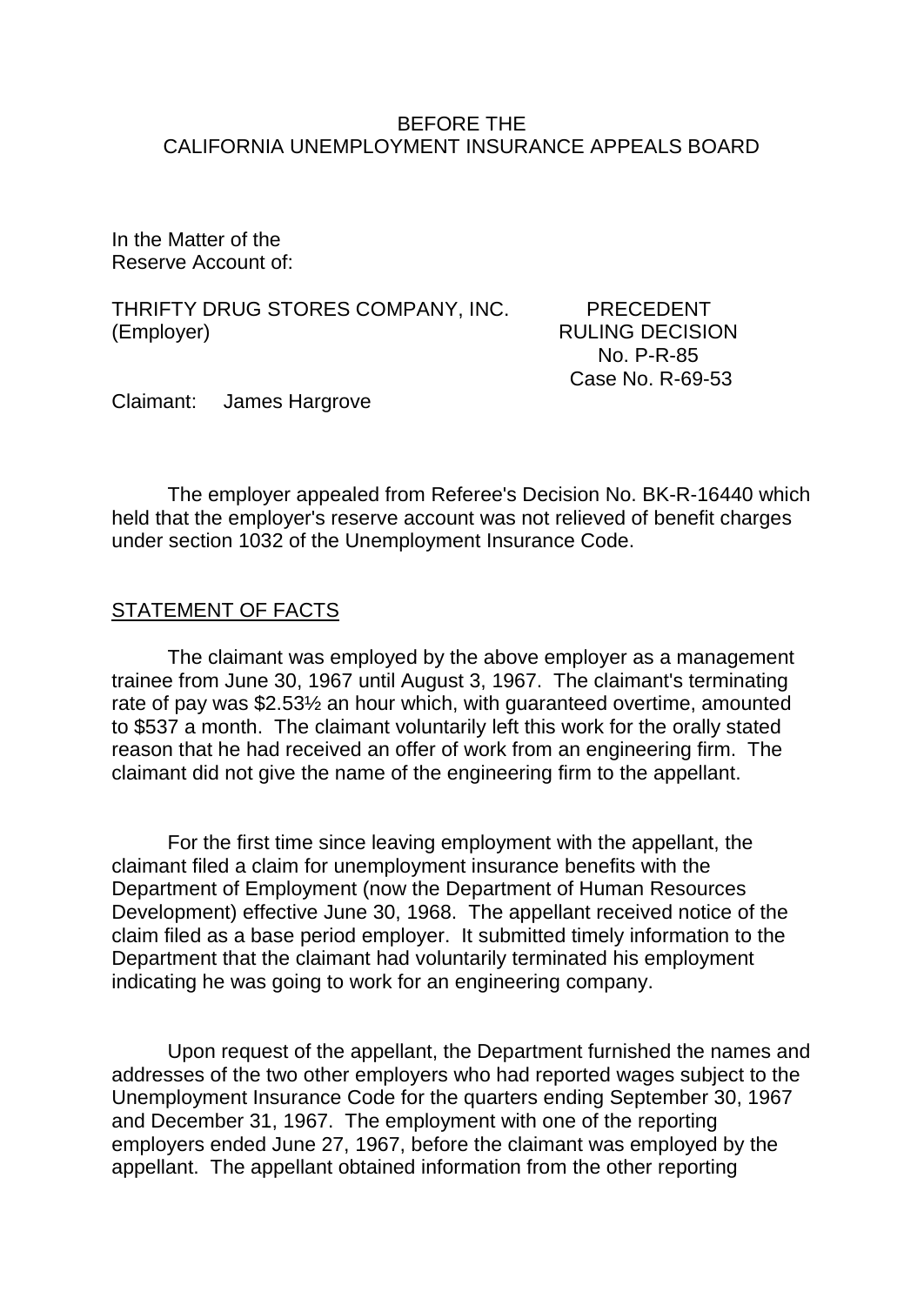employer that the claimant had applied for work on October 2, 1967 and had begun work on October 9, 1967 as a drafting trainee at \$2.25 an hour for a 40 hour week on a permanent basis, with fringe benefits of company-paid holidays, medical and life insurance. The work ended by layoff on June 28, 1968. The Department had no further information from the claimant as he discontinued certifying for benefits and did not respond to the Department's request for separation information.

The appellant contends that the facts of the present case are identical to those in Appeals Board Decision No. P-R-15 and that the information submitted was sufficient to establish a prima facie case that the claimant did not have good cause to leave the appellant's employ because the wages paid by the claimant's subsequent employer of record were substantially less than the wages paid to the claimant by the appellant.

The question before us for consideration is whether evidence of the conditions of new employment applied for and accepted in October 1967 may establish that the claimant did not have good cause to voluntarily leave his employ with the appellant some two months earlier on August 3, 1967.

# REASONS FOR DECISION

Section 1032 of the Unemployment Insurance Code provides that an employer's reserve account may be relieved of benefit charges if it is ruled under section 1030 of the code that the claimant left the employer's employ voluntarily without good cause.

In Appeals Board Decision No. P-R-15, the claimant was employed by the employer therein as an assembler from April 26, 1966 to June 22, 1966 at the terminating wage of \$2.15 an hour. The claimant left this work for the stated reason that he was leaving to accept work with a construction company for more money. The employer presented evidence that the claimant worked between June 22, 1966 and July 11, 1966 for a company which supplied temporary workers for a wage of about \$1.50 an hour. The claimant then worked for a public utility from July 11, 1966 to December 7, 1966 for a wage at termination of approximately \$2.35 an hour. The Department had no further information to present.

In Appeals Board Decision No. P-R-15, we reaffirmed our faith in the soundness of Attorney General's Opinion No. 52/99 dated July 9, 1952 (20 Ops. Cal. Atty. Gen. 23) and readopted its several principles which had been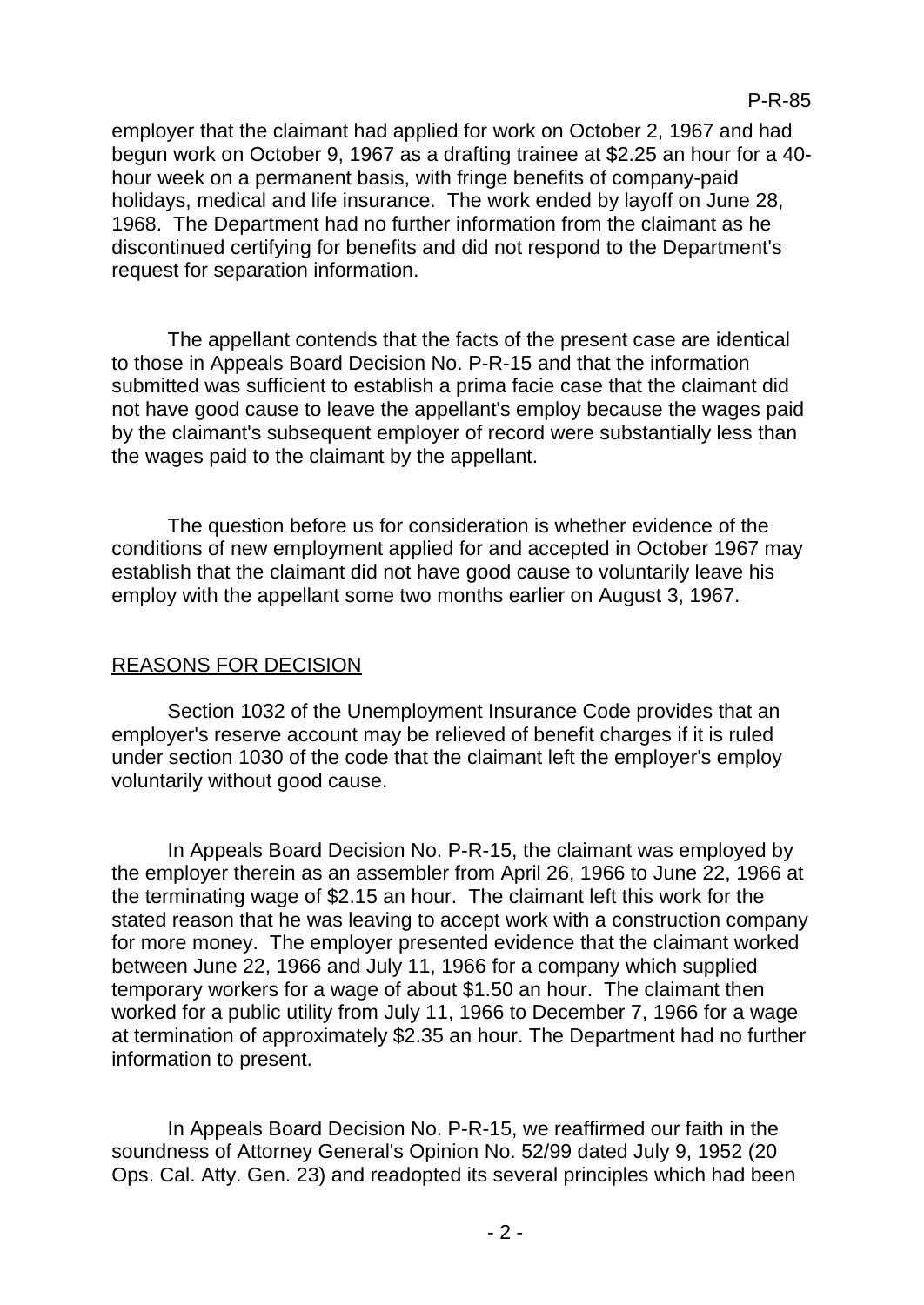used for guidance in many of our cases over the years since its issuance. First, we recognized that good cause, or lack of it, is difficult of definition and depends upon factual circumstances. Second, we recognized that the burden of proof that the claimant left his work without good cause or was discharged for misconduct connected with his work rests with the employer. Further, however, we recognized that the reasoning must be tempered by the third and related principle that, if the employer produces evidence which establishes a prima facie case, the burden of going forward with the evidence shifts to the Department and, if it produces no evidence or if the evidence it produces or has previously produced is so weak as not to refute the prima facie case, then the ruling should be in favor of the employer. We held on the facts that the employer established a prima facie case that the claimant left its employ without good cause. Even though the claimant may have had a firm offer for a better paying construction job when he left work with the employer, in fact he immediately commenced work paying substantially less for a company furnishing temporary workers. We considered it a reasonable assumption that the employment first obtained upon leaving was the employment which caused the leaving, or that the leaving was for the purpose of seeking other work.

In the present case the claimant left the appellant's employ on August 3, 1967 and neither it nor the Department has presented any evidence to show whether the claimant did or did not have any employment with any other employers before October 9, 1967. The circumstances of the present case, therefore, are clearly distinguishable from those in Appeals Board Decision No. P-R-15 where there was evidence that the claimant immediately went to work for another employer.

As stated by the California District Court of Appeals in California-Portland Cement Company v. California Unemployment Insurance Appeals Board, et al. (1960),178 Cal. App. 2d 263, 3 Cal. Rptr. 37:

"A prima facie showing requires proof of facts from which a legal conclusion can be drawn. The determination whether an employee left his employment 'without good cause' is, in effect, the drawing of a legal conclusion from a set of facts. 'Good cause' cannot be determined in the abstract any more than can any other legal conclusion. It can be determined only in relation to a set of facts. . . ."

In Ruling Decision No. 30, the claimant was employed as a messenger for about seven months for the employer therein and last worked on Thursday,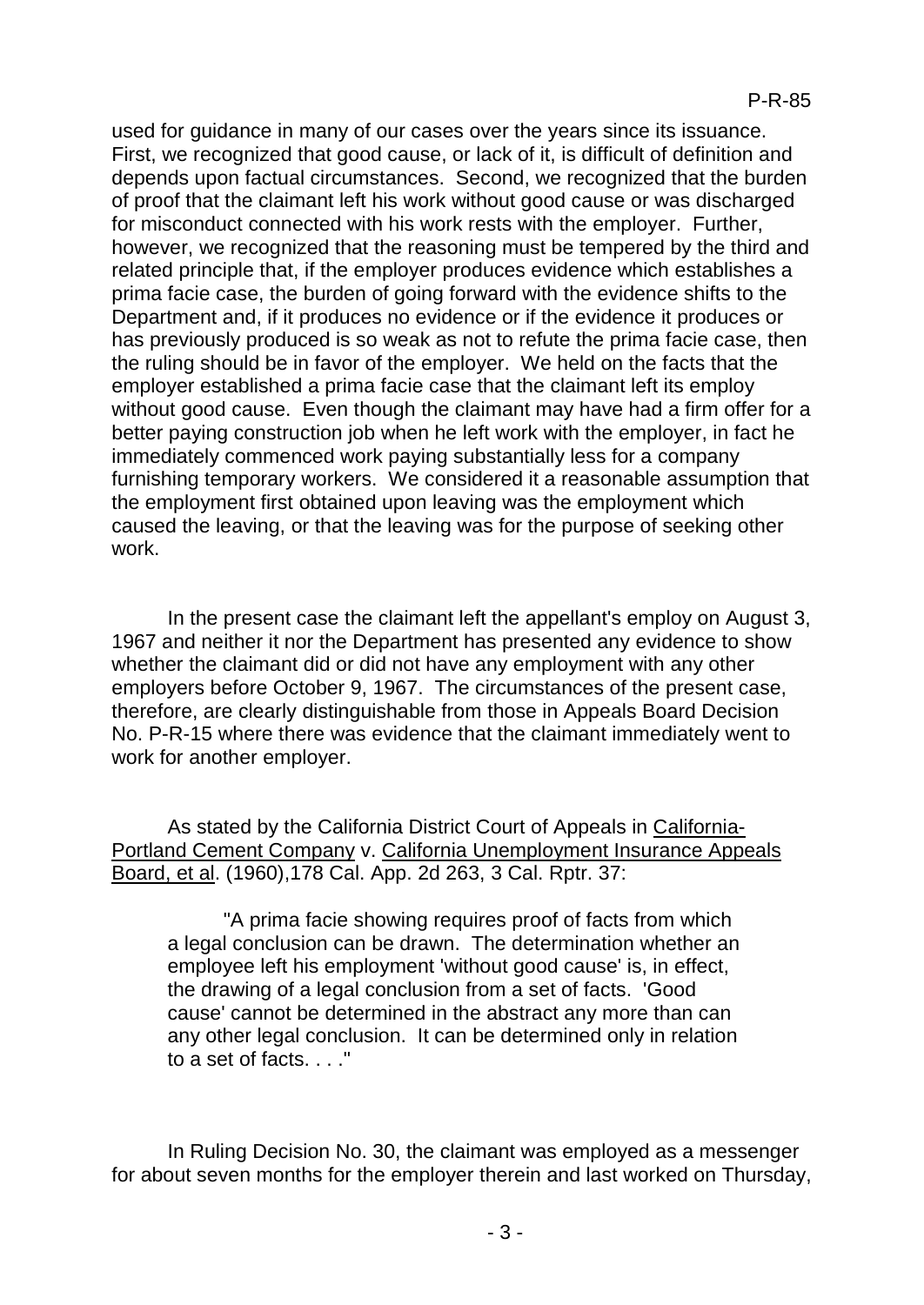January 17, 1952. The claimant informed the Department that he resigned for a better position "in the offing" which he commenced on Monday, January 21, 1952. We held that evidence of work "in the offing" would not support a conclusion that the claimant had assured himself of new and continuous employment at the time of resignation and therefore the claimant left the employ of the employer therein voluntarily and without good cause. There was no evidence as to the claimant's activities between the day upon which he left that employer's employ and the day upon which he began new employment several days later.

We reached a similar conclusion in Ruling Decision No. 81 where the employer therein presented evidence the claimant did not commence his new employment until ten days after he last worked for the employer. The record did not show when the claimant secured his new employment nor was the tenday intervening period explained. Also, in Ruling Decision No. 63 we held the evidence established the claimant left the base period employer's employ voluntarily and without good cause where the claimant left his work on August 15, 1951 in order to take a vacation before beginning new employment several months later.

On the other hand, in Ruling Decision No. 80 the claimant was employed by the employer therein from March 26, 1952 to April 24, 1952 as a washroom helper earning \$1.10½ at termination. The Department obtained information that the claimant worked as a wringer man for an apron and towel company from June 3, 1952 until September 9, 1952 at a wage of \$1.31½ an hour. The employer presented information that the claimant voluntarily quit "for another job" and he told somebody he was going to work for the "Biltmore Laundry"; inquiry of a "Biltmore Laundry" and the laundry in the Biltmore Hotel, both of the latter in Los Angeles, revealed no record of the claimant's having worked for either establishment. We held that the employer did not sustain "the burden of producing convincing evidence to establish the affirmative of the issue" of whether the claimant voluntarily quit without good cause. In so holding, we reasoned in part as follows:

". . . Although the Department had no information covering the period from April 24, 1952, to June 3, 1952, the information in its possession which had been submitted by the appellant indicated that the claimant had left its employ 'for another job'. Under the circumstances it would not have been proper for the Department to infer that the other job was necessarily the job which the claimant later obtained with the towel company, and we cannot agree with the employer's contention that 'the record is clear that the claimant had no work between 4-24-52 and 6-3-52'. Therefore, we hold that the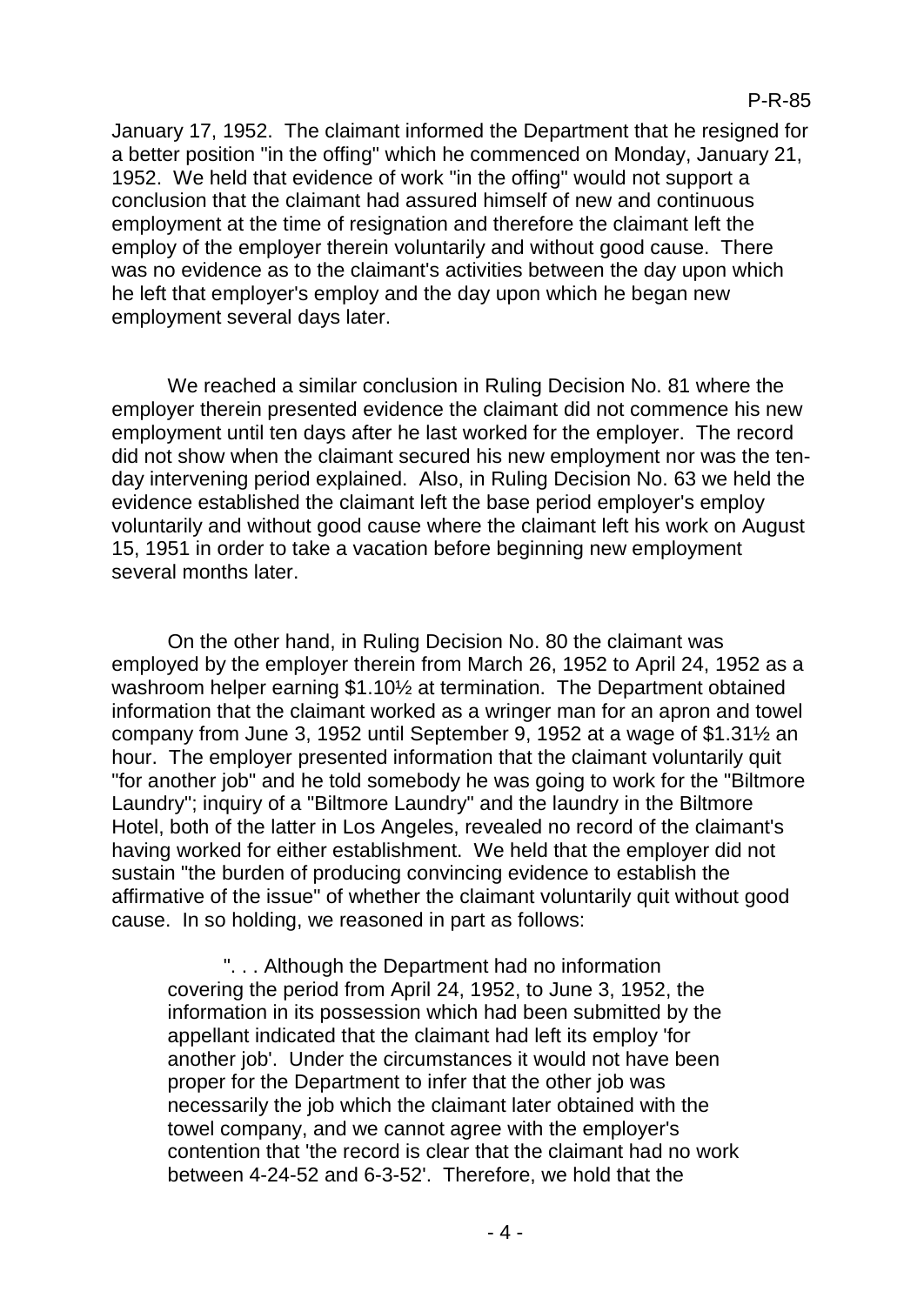employer did not reasonably show that the claimant voluntarily left his employment without good cause, and the Department properly so ruled after considering the information in its possession."

We reached similar conclusions in Ruling Decisions Nos. 35 and 112, where the claimants left work to leave the area in order to work elsewhere.

In the present case the claimant left work with the appellant because he had "received an offer of work from an engineering firm." Although the evidence showed the claimant did apply for and accept work as a drafting trainee about two months later, in accordance with the views expressed in Ruling Decision No. 80, it would not be proper to infer that this job was necessarily the job to which the claimant referred when he resigned or to infer that the claimant had no work between August 3, 1967 and October 9, 1967. Unlike the claimants in Ruling Decisions Nos. 30 and 81, the claimant herein definitely indicated that he was leaving work with the appellant to accept an offer of new work with some other employer. Also, unlike Ruling Decision No. 63, where the claimant had an offer of new work but planned to vacation first, the claimant herein did not apply for work with the subsequently recorded employer until October 2, 1967, so that work could hardly have been the work the claimant allegedly had been offered at the time he resigned from work with the appellant on August 3, 1967.

It might be argued, inasmuch as no other employment is ascertainable from the Department's records for this period, that claimant did not have employment during the period. However, the Department's records covered only California covered employment and do not include federal, infra-state noncovered (schools, etc.), and out-of-state state employment. Thus, the claimant might have been employed in one of these nonreportable areas. We are aware that the claimant allegedly left work to take an offer from "an engineering firm" but this term might be embraced within the above classifications. It is not even known whether the claimant remained in California during the blank period of employment shown by the Department's records.

When this claimant was initially employed by the appellant as a management trainee, doubtless his employment experience, training and potential were given careful consideration. When the claimant announced that he was leaving because of an offer of other work, diligent inquiry at an exit interview may have disclosed information of value not only for the appellant's management training program but also of value in protecting its reserve